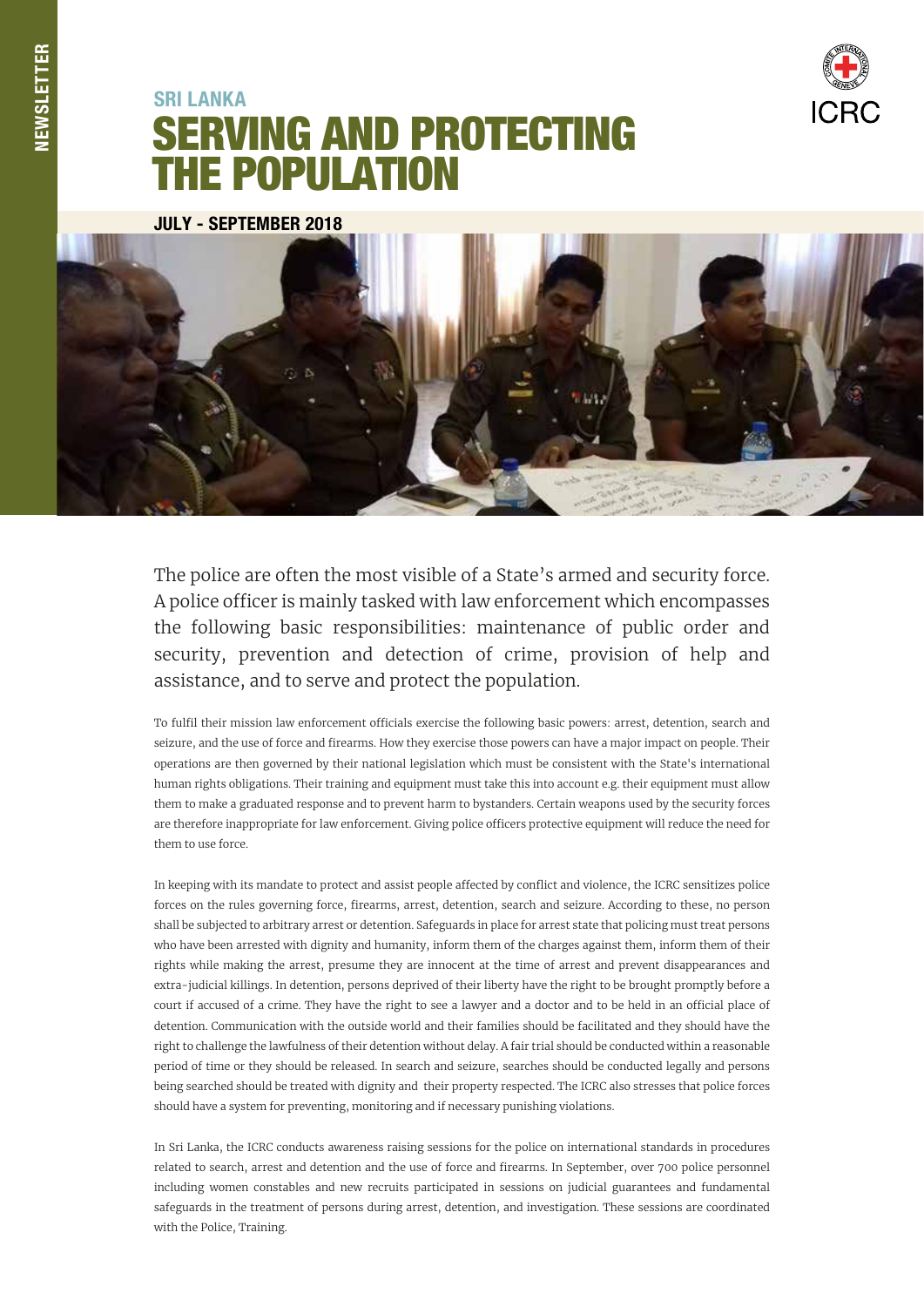### SAFER ACCESS IN OUR DAILY WORK



More than 28 participants, including branch executive officers, program personnel and volunteers from the SLRCS participated in a training on safer access that was organised by the ICRC.

With the use of presentations and group discussions, they increased their understanding of the safer access framework, familiarized themselves on the practical and operational application of the elements of safer access, strengthened their knowledge on how to better integrate safer access sessions into existing internal trainings and programs, and learnt how to develop training modules.





Having safer access means to have access to those in need, especially during internal violence or tensions. It also means to be able to do so while securing the safety of the individual and the organization. Access is important as otherwise communities in need cannot be assisted.

The SLRCS has branch offices in all 25 districts of the country. The ICRC supports the national society to strengthen their capacity in restoring family links, first aid, disaster response, and the integration of safer access in to program areas, and to promote humanitarian values.

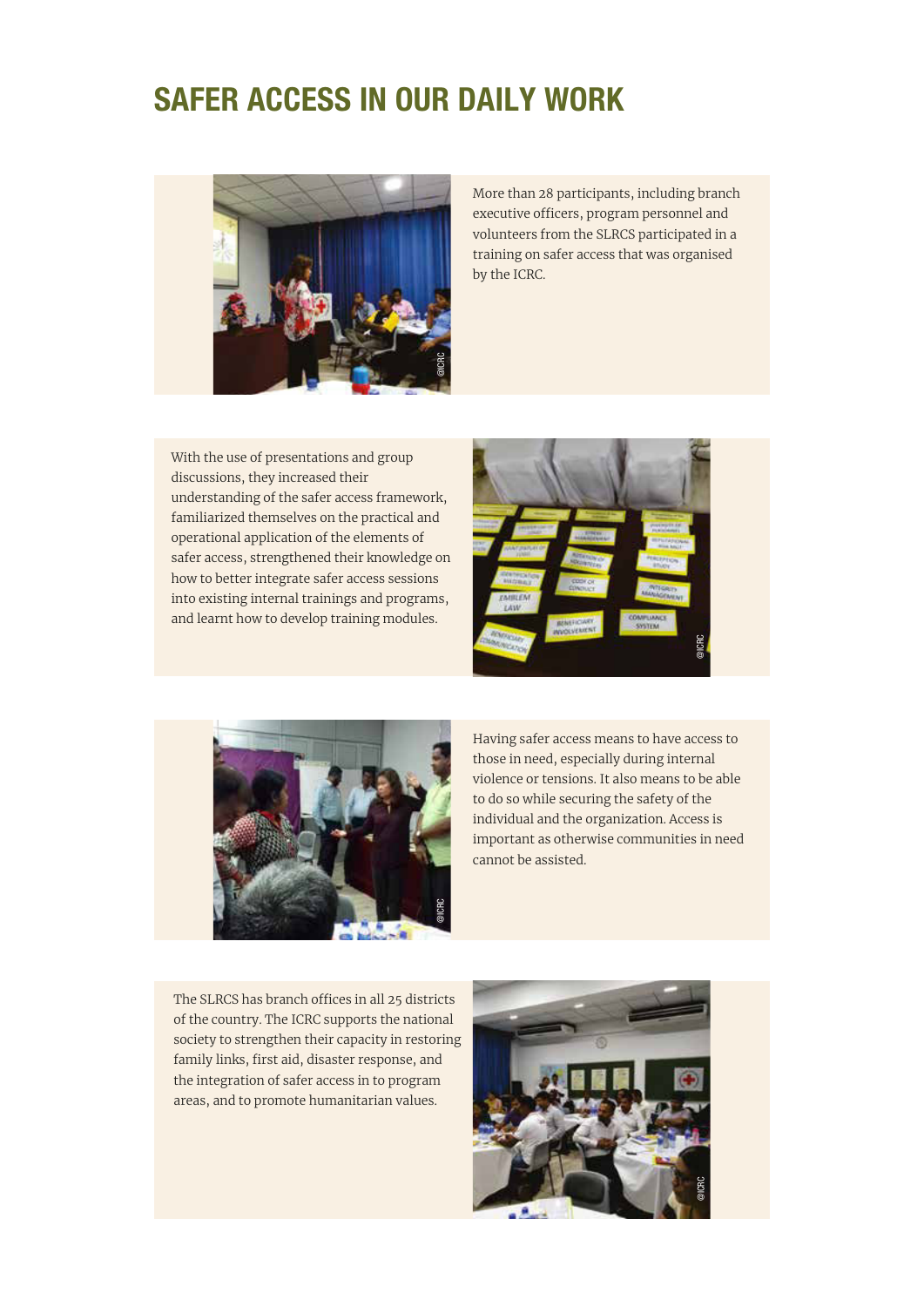# PROMOTING INTERNATIONAL HUMANITARIAN LAW (IHL) AMONG FUTURE LEGAL CIRCLES



The 14th annual Henry Dunant Moot Court Competition for undergraduates of law was concluded in Colombo in September. Five teams took part in the qualifying rounds. Thereafter, the team from the Department of Law, University of Jaffna and Faculty of Law, University of Colombo competed in the final.

The teams argued the hypothetical case of Brigadier G. Kumanova before the International Criminal Court where he was charged with crimes against humanity and war crimes.





After the memorials and submissions were made for the prosecution and defense, a three-judge bench comprised of international humanitarian law experts gave a judgement in favour of the Colombo University team. The winning team and the runners-up which was the Department of Law, University of Jaffna will now compete at the Regional Moot Court Competition to be held in Tehran, Iran in December.

The winning team from Colombo University: Prashanthi Vignanantha, Vishmi Abeywardena and Shelani Palihawadana receiving the trophy from ICRC Protection Coordinator Bruno Raymond, while ICRC Legal Adviser Samindika Elkaduwe looks on.

The ICRC and Faculty of Law, University of Colombo organise the national rounds of the Henry Dunant Moot Court Competition every year to promote IHL learning among undergraduates of law.